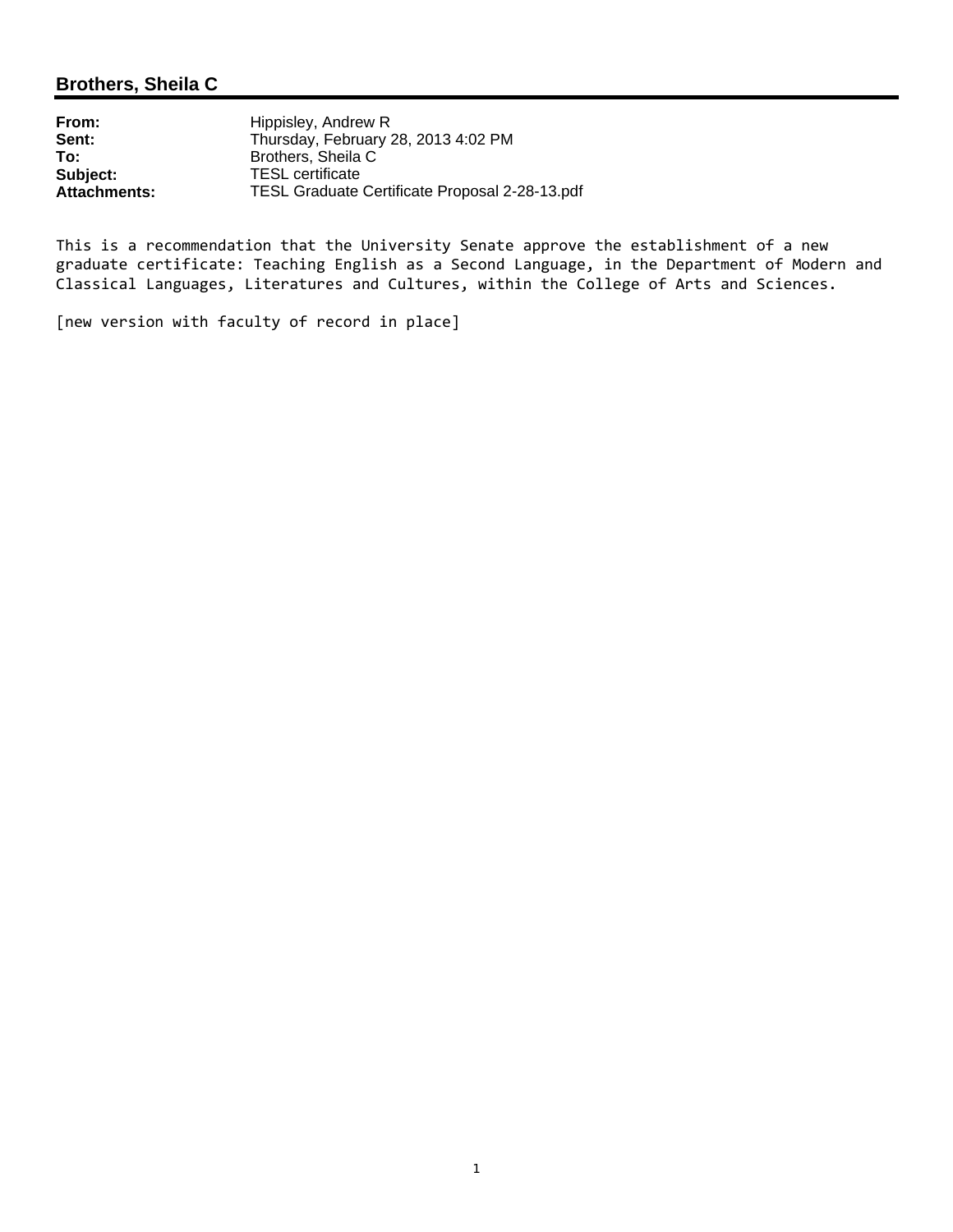## **TESL Graduate Certificate**

## **Proposal for a Graduate Certificate in Teaching English as a Second Language (TESL)**

#### **Purpose and Background**

The TESL Graduate Certificate is designed to provide an introduction to the core pedagogical issues and practices in teaching English as a second or foreign language. A TESL (or TESOL) Certificate is a recognized teaching credential in many educational contexts, particularly outside the U.S.

The Certificate program has two core functions: first, it allows UK students to study in a teacher preparation program in addition to pursuing an undergraduate or graduate degree. Second, it allows UK graduates to leave UK with a teaching credential that will facilitate their opportunities to find a teaching position, particularly when living abroad.

This TESL Certificate will be attractive to a diverse range of potential candidates. Students in the department of Modern and Classical Languages are often interested in living abroad, after graduation, in order to deepen their knowledge and mastery of a language and culture. The TESL Certificate will enhance their opportunities to secure a position teaching English as a foreign language. Many refugee and immigrant programs in Kentucky and around the US are staffed by volunteers or non-educators who would welcome an opportunity to expand their teaching skills, but may have no need for a full TESL MA.

The TESL Graduate Certificate program is expected to be a feeder into the (developing) TESL MA or MATWL program, as some certificate students may be interested in continuing on to get an MA degree, or receive the certificate and return at a later date, and complete the TESL MA or MATWL degree.

Two real strengths of this program are its cross-disciplinarian design, appropriate for an applied field of study, and the fostering of collaboration among the departments/programs of Modern and Classical Languages, Linguistics and Hispanic Studies.

**Graduate Certificate Director:** Dr. Francis Bailey, MCL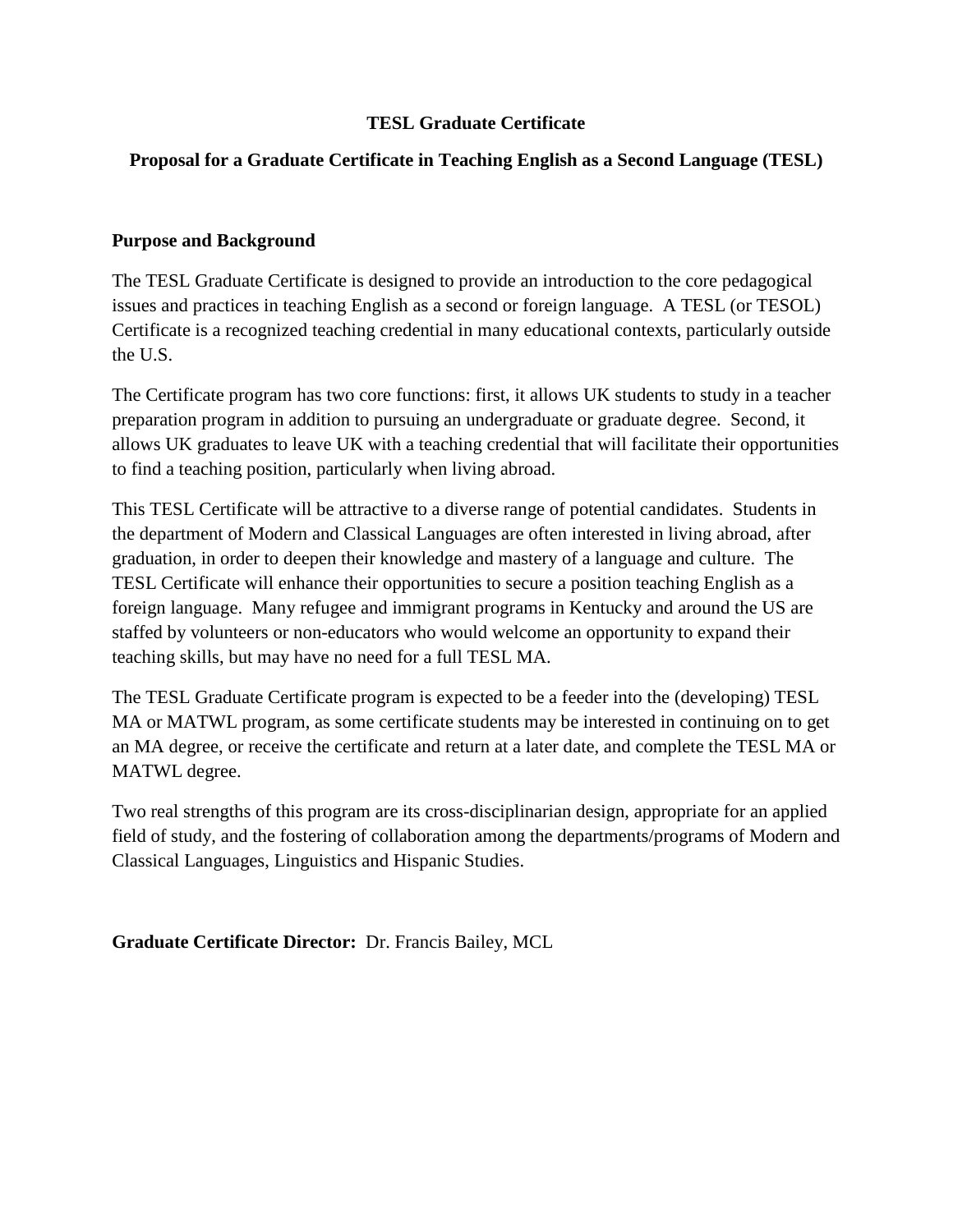# **Graduate Certificate in Teaching English as a Second Language**

## **Objectives:**

The primary objectives of the TESL Graduate Certificate are three-fold:

- 1. Prepare teachers skilled in supporting the development of English language learners;
- 2. Provide candidates with a rigorous introduction to the core disciplines in English language teaching: linguistics, language acquisition and pedagogy;
- 3. Provide candidates with field-based experiences and in-class teaching opportunities (micro-teaching) in order to develop practical knowledge and skills of second language classroom teaching practices.

## **Curriculum:**

The TESL Graduate Certificate consists of twelve graduate credit hours. These courses will overlap with the (developing) TESL MA and MATWL programs, with the exception of the ESL Teaching Practicum, which is specifically designed for the TESL Certificate students. Please note the courses identified below meet the certificate requirements, but other graduate level UK courses may also satisfy these requirements. The director of the TESL Certificate Program is responsible for assessing these alternative courses for equivalency.

## **Required Courses:**

**Linguistics:** MCL *575: Introduction to Linguistics for Teachers* (3cr.)

**Second Language Learning:** *LIN 517/SPA 602: Second Language Acquisition* (3cr.)

**Second Language Pedagogy:** (Students will select from one of the following)

MCL 510: World Language Teaching Methods Grades P-8 (3 cr.) MCL 610: World Language Teaching Methods 9-12 (3 cr.) MCL/SPA 553: Theory and Practice of Second Language Teaching (3 cr.)

### **Second Language Teaching Practicum:** TSL 597:*ESL Teaching Practicum (3cr.)*

### **Resources Available:**

The following faculty teaching course that are required by the certificate:

- Tom Clayton, English
- Alan Brown, Hispanic Studies
- Stayc Dubravac, Modern and Classical Languages, Literatures and Cultures
- Francis Bailey, Modern and Classical Languages, Literatures and Cultures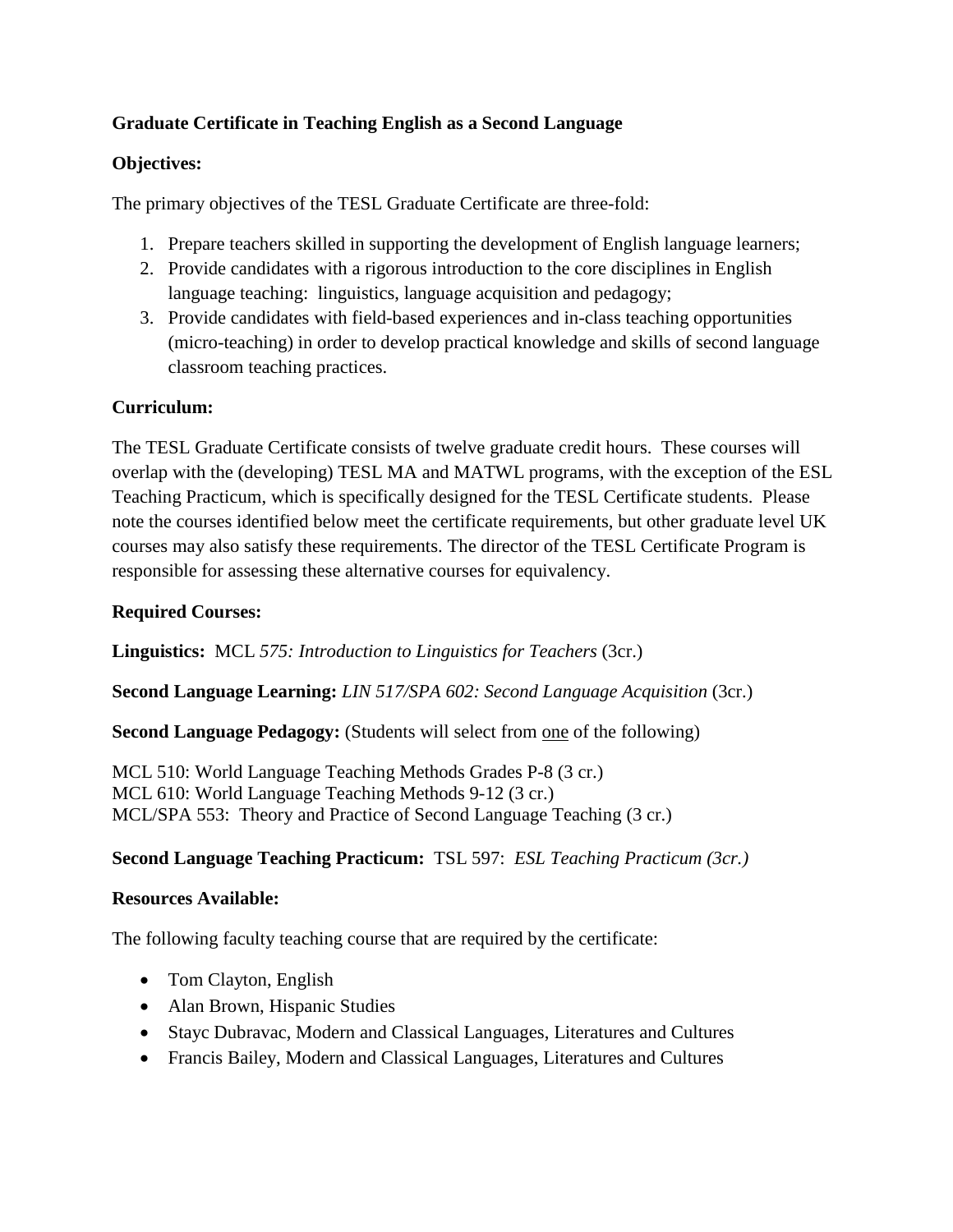## **Admission Standards for the Certificate in Teaching English as a Second Language**

- Applicants must apply to the Graduate School and satisfy the minimum Graduate School requirements for admission to a certificate program (which are identical to those for enrollment as a post-baccalaureate graduate student). No GRE exam is required.
- Applicants must also apply separately for the TESL Graduate Certificate program to the Department of Modern and Classical Languages.
- Post-baccalaureate status is not available to non-Kentucky residents or international applicants.
- Post-baccalaureate students or students enrolled in (or applying to) a graduate degree program may also apply for the Graduate TESL Certificate.
- Admission to the TESL Graduate Certificate **or** award of the graduate certificate does not guarantee admission to any degree program at the University of Kentucky.
- Applicants must submit the appropriate application fee to the Graduate School.

# **Application Procedures for the Certificate in Teaching English as a Second Language**

- Applicants must provide to the TESL Certificate Director a two-page essay on why the individual needs and desires a Graduate Certificate and a one-page resume which includes the student's educational and work experience, as an aid to the admission decision.
- Applicants for admission to the Graduate TESL Certificate must be approved by the Certificate Director, who shall notify the Graduate School in writing of the student's admission.
- Admission to the Graduate TESL Certificate in MCL may be limited so that the faculty and resources are not overwhelmed.

# **Graduate Certificate in Teaching English as a Second Language Requirements**

- The Graduate TESL Certificate curriculum requires a total of 12 graduate credit hours, including 9 hours of required courses, and a teaching practicum.
- All course work for the Graduate TESL Certificate must be completed within 5 years of admission.
- Graduate Certificate students must maintain a GPA of 3.0 or higher in their TESL certificate courses to progress in the curriculum. This GPA requirement is assessed at the end of each term.

# **The Award of the Graduate Certificate in Teaching English as a Second Language**

When a student enrolled in the UK Graduate School has successfully completed the last required course and has satisfied the GPA and grade requirements, the Director of the TESL Certificate shall send a completed, signed Graduate Certificate Completion Form to the Dean of the Graduate School verifying that the student has fulfilled all requirements for the Certificate and requesting award thereof. The Graduate School shall then issue the student's certificate and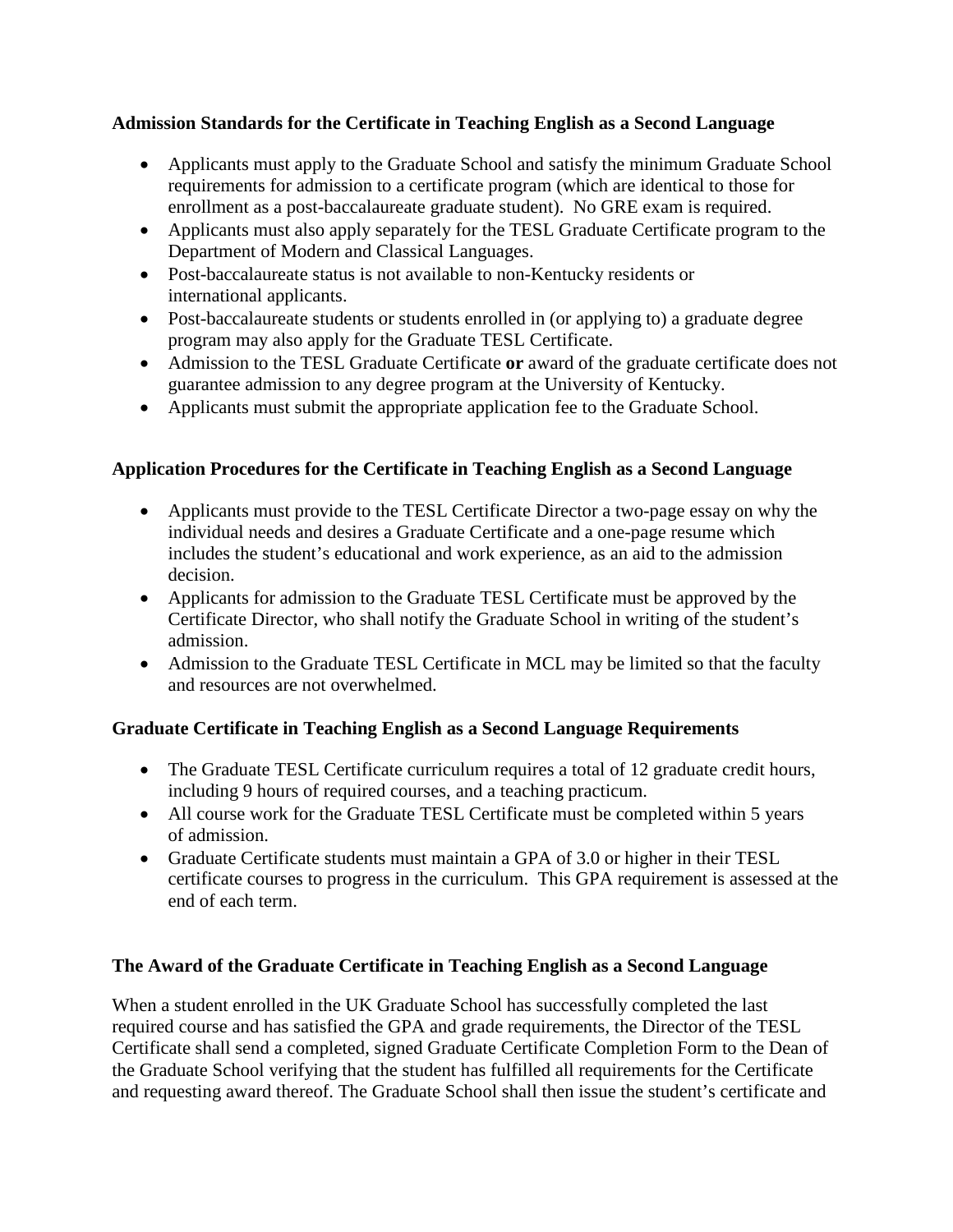officially notify the University Registrar of the awarding of the Certificate for posting to the student's permanent transcript.

## **TESL Faculty of Record**

The TESL Faculty of Record committee meets once per semester (or more often as needed) in order to review and propose changes to program policies, procedures and curriculum for the TESL Graduate Certificate Program. The committee consists of UK faculty who are knowledgeable about second language teaching and teacher education and teach in the TESL program. The program director nominates faculty for a two-year term to MCL's executive committee and the executive committee presents the committee members' credentials to the full department for approval and the appointment of the committee chair.

The proposed committee for 2012-14 consists of the following faculty:

- Francis Bailey (Director of TESL Program)
- Stayc Dubravac (DGS for MATWL Program in MCL)
- Alan Brown (Faculty, Hispanic Studies)
- Kristen Perry (Faculty, Curriculum & Instruction, COE)

### **Certificate Program Evaluation:**

Two years after leaving graduating from the program, all TESL certificate alumni are surveyed to determine employment status and level of satisfaction with their preparation for the ESL teaching profession. This information will be used to benefit program development.

### **Benefits**

### **For Students:**

- Provide the opportunity for students to obtain formal training in TESL, without pursuing a terminal graduate degree
- Enhance job opportunities in the TESL field

### **For the Department of Modern and Classical Languages:**

- Enhance opportunities for graduates of world language programs to live and study abroad, after graduation, by enriching their professional teaching skills
- Build an initial program that will be antecedent to the creation of a full MA in TESL